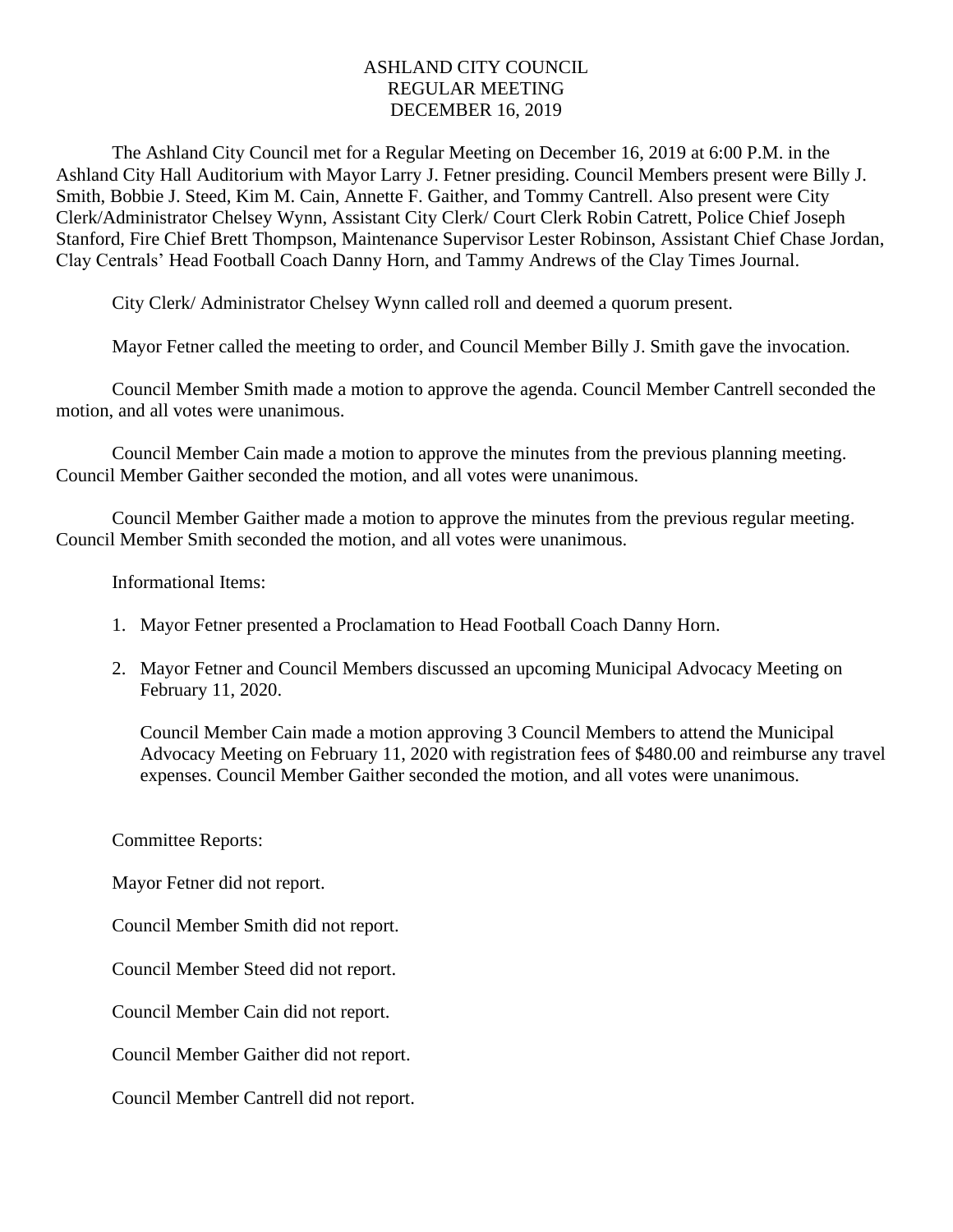Fire Chief Thompson reported everything has been quiet at the Fire Department. Chief Thompson advised the Department has responded to a few accident calls. Chief Thompson stated he has heard good things on the Christmas parade and discussed agenda items.

Police Chief Stanford advised the Mayor and Council a Reserve Officer has expressed interest in attending the Reserve Academy at his own expense. Chief Stanford explained the City would be responsible for sending the Reserve to the academy. Chief Stanford advised the Police Department does not have any openings at this time and requested input on sending the Reserve Officer. Chief Stanford also discussed agenda items.

Maintenance Supervisor Robinson did not report.

City Clerk/ Administrator Wynn reported City offices will be closed December 24-25, 2019 and January 1, 2020 in observance of Christmas and New Year's. City Clerk Wynn also requested input on returning deposits to renters of the Wynn Building when the building is left in poor condition. Council Members stated to strictly enforce the rules.

New Business:

Council Member Cantrell made a motion to approve the bills received since the last council meeting in the amount of \$8,398.96. Council Member Cain seconded the motion, and all votes were unanimous.

Council Member Gaither made a motion approving to pay Municipal Software Group \$1,800.00 for court software. Council Member Smith seconded the motion, and all votes were unanimous.

Council Member Smith made a motion approving a one-time clothing allowance for all Ashland Fire Department Volunteer Members in the amount of \$1,800.00. Council Member Cain seconded the motion, and all votes were unanimous.

Council Member Gaither made a motion approving to purchase an HP Elite Desk 800 Computer from Amazon for Code Enforcement at a total cost of \$642.99. Council Member Cantrell seconded the motion, and all votes were unanimous.

Council Member Cain made a motion approving to purchase two HP Elite Desk 800 Computers from Amazon for the Police Department at a total cost of \$1,285.98. Council Member Gaither seconded the motion, and all votes were unanimous.

Council Member Cain made a motion approving to give James Tyler Mastin a raise to Range 9 Step 2 for becoming a certified Officer effective November 29, 2019. Council Member Gaither seconded the motion, and all votes were unanimous.

Council Member Gaither made a motion approving to take Viktorija Loyd off probation and give her a raise to Range 4 Step 3. Council Member Cantrell seconded the motion, and all votes were unanimous.

Council Member Steed made a motion approving to purchase bullet proof vests for the Police Department including outer vests at a total cost of \$7,380.00 to be reimbursed 50% by Bulletproof Vest Program (National Institute of Justice). Council Member Smith seconded the motion, and all votes were unanimous.